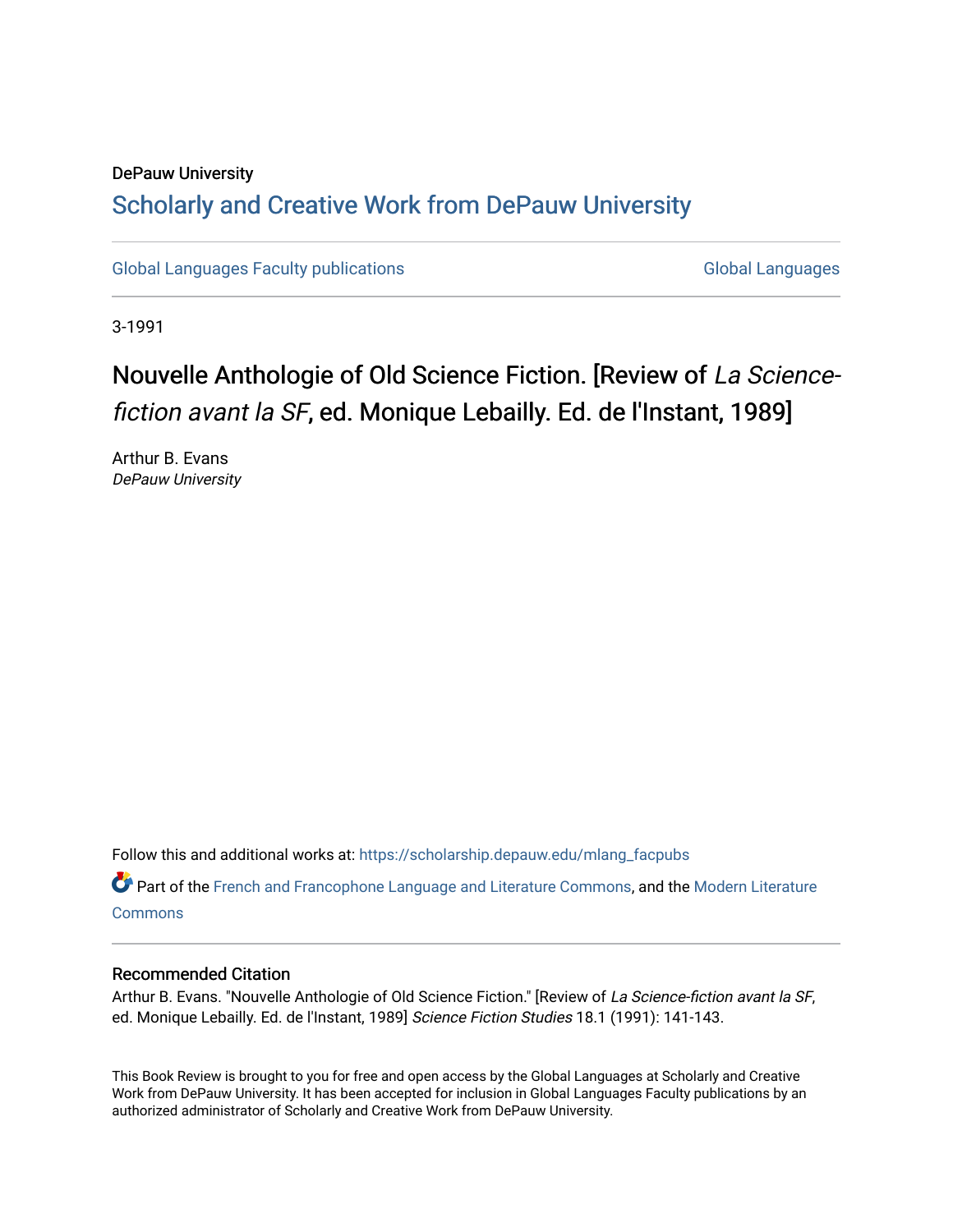# **Science Fiction Studies**

*#53 = Volume 18, Part 1 = March 1991*

### **Nouvelle Anthologie of Old Science Fiction**

**Monique Lebailly, ed.** *La Science Fiction avant la SF: Anthologie de l'imaginaire scientifique française du Romantisme à la Pataphysique***. Paris: Editions de l'Instant, 1989. 226pp. 98FF.**

**This delightful collection of 19th century French SF, published in oversized softcover format, contains a wide selection of short stories and excerpts from the works of many "mainstream" authors in France who, while not known as having written SF, nevertheless dabbled occasionally in the genre. And some of the entries are quite surprising. For example, included are not only certain novelists who have often been associated with SF, like Robida and Villiers de l'Isle-Adam, but also unexpected ones, like Théophile Gautier, Alphonse Daudet, Guy de Maupassant, and Alfred Jarry. Certain famous poets of the French canon find their way into this collection as well: Alfred de Musset, Alphonse de Lamartine, Victor Hugo, and even Stéphane Mallarmé. The renowned philosopher Ernest Renan makes an appearance, as do a variety of other lesser-known novelists, journalists, and historians of 19th-century France: Erckmann-Chatrian, Samuel-Henri Berthoud, Auguste Franklin, Marie-Ernest d'Hervilly, Eugene Mouton (Mérinos), Charles Cros, Alphonse Allais, and Jean Richepin.**

**Not surprisingly, in her introduction to this unusual anthology, Monique Lebailly states her preference for a more broadly inclusive definition of SF- -one that is thematically less restrictive and historically less straitjacketed: Did Homer need...cybernetics in order to imagine, in Book 18 of the** *Iliad***, that Hephaestos had in his service golden androids who could think...?**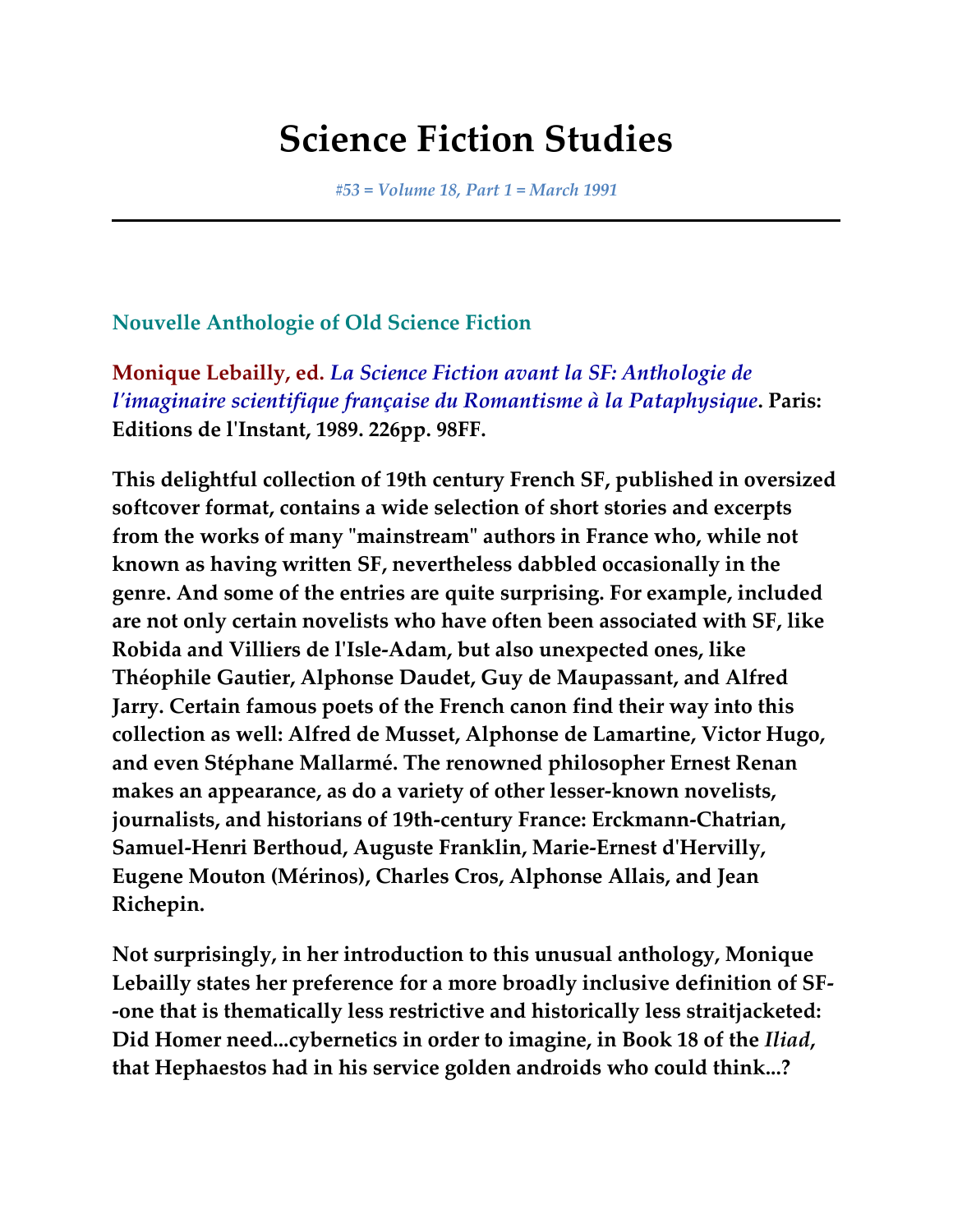### **This is why I believe that there are SF texts long before the advent of technology. But don't expect me to define the word 'science fiction'; numerous specialists of the genre have already worked up a great many definitions for it ....I instinctively distrust definitions:**

**maybe because of that final period which concludes them--which encloses the defined object in a tight net from which it cannot escape. I prefer images, and I would say simply that conjecture and hypothesis are the two driving motors of SF, and that 'if...' is the roadway upon which it travels... (8)**

### **Explaining why she has chosen to include a selection of (admittedly atypical) texts from some of the most respected names in the history of French literature, Lebailly says:**

**Here then are some hilarious, serious, and disturbing examples of SF taken from this extremely fertile period of conjectural literature known as the 19th century....I hope that this anthology will please fans of SF, and that some of the famous names cited herein will serve as a lure to those individuals who still hesitate buying a book which carries this***inf***�***mante* **label of SF. (9)**

**But what is interesting here is that, while openly and humorously describing her editorial tactics, Lebailly has also (perhaps inadvertently) identified a serious and continuing problem for the SF genre itself in France: its uphill fight for social legitimacy in the rigid, tradition-bound, and hierarchical world of French Belles-Lettres.**

**Be that as it may,** *La Science Fiction avant la SF* **does contain some fascinating texts--despite the fact that the SF purist might find a number of them too utopian and/or fantastic in nature. For example, the four excerpts of poetry from Musset, Lamartine, Hugo, and Mallarmé which begin the anthology are all grouped under the heading ''Lyrical Futurology'' [***Futurologie lyrique***]. Musset's, a passage from his** *Dupont et Durand* **(1838), is a biting satire of the utopian genre itself--which he sees as inherently repressive. A portion of Lamartine's** *La Chute d'un ange* **(1837) describes the flying machines of a technologically-advanced yet decadent civilization thriving in the pre-dawn of history. In the poem called "Vingtième siècle" in his opus** *La Légende des siècles* **(1883), Hugo, too, sings the praises of hypothetical human flight, evoking its mystical implications. And**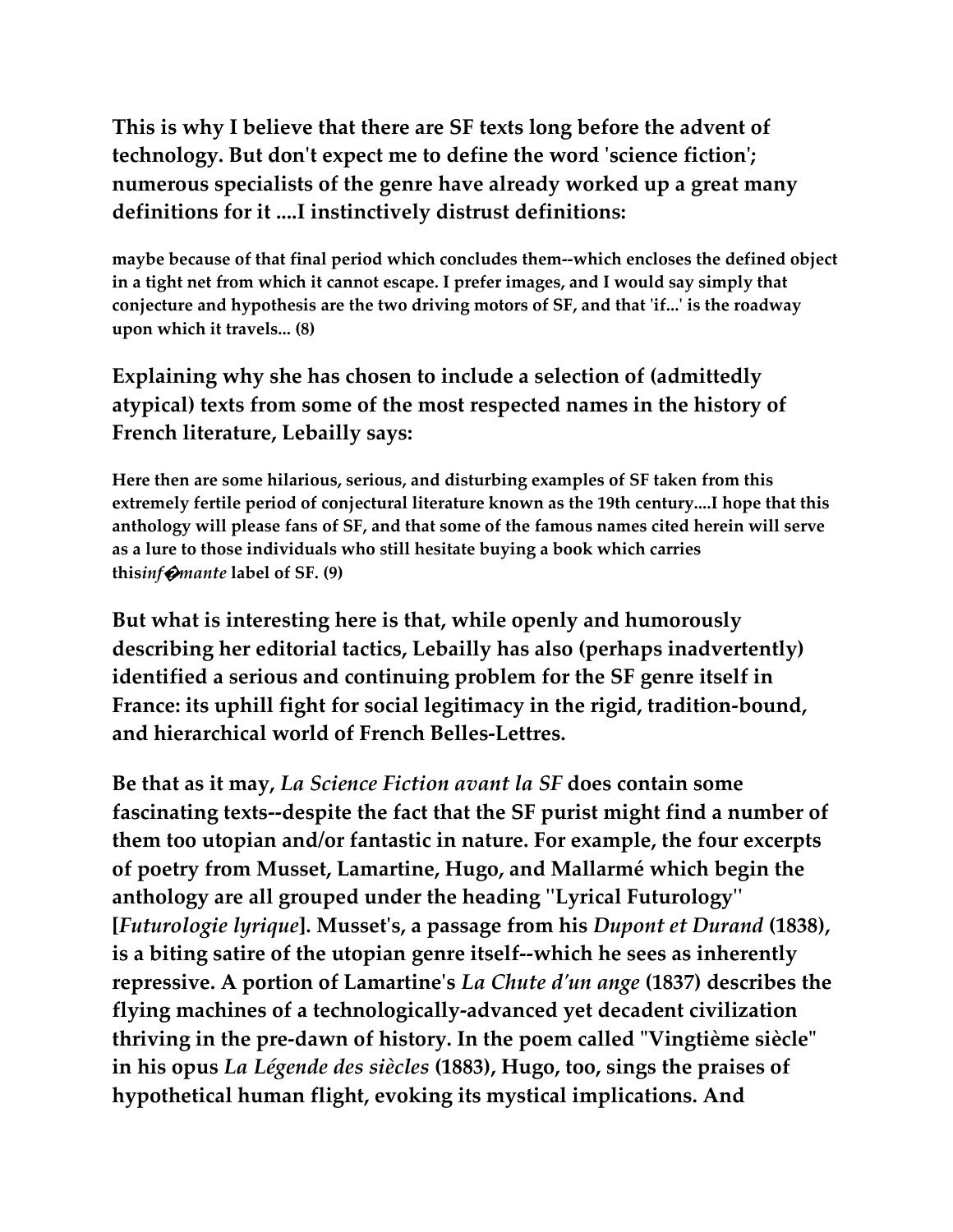**Mallarmé's prose poem titled** *Le Phénomène futur* **(1864) paints a gloomy end-of-the-world scenario where Beauty is a long-forgotten remnant of the past.**

**Although a bit too taxonomic and quite superfluous to the volume as a whole, each of the remaining authors in this collection is assigned a separate rubric: e.g., the two short stories by Erckmann-Chatrian are classified as "Scientific Fantastic," that of Auguste Franklin as "Futuristic Archeology," those of Charles Cros as "Humor and Science," that of Maupassant as "The Presence of the Other," those of Jarry as "The Science of Imaginary Solutions," and so forth.**

**But the texts themselves are most often well chosen and do indeed give an idea of the virtual kaleidoscope of (non-Vernian) speculative fiction written in France during this period. For example, in the fantastic vein, one finds Erckmann-Chatrian's rather Hoffmannesque tale of** *L'Oreille de la chouette* **(1860), Alphonse Daudet's brooding, sentient forest in** *Woodstown* **(1870), and Jean Richepin's horrifying***La Machine* **�** *métaphysique* **(1876), which prefigures a similar machine later imagined by Kaflka. As for utopias and dystopias of the future, one finds Samuel-Henri Berthoud's** *L'An deux mille huit cent soixante-cinq* **(1865)--an interesting and technologically-updated derivation of Mercier's earlier work on the subject--and Auguste Franklin's wryly comical** *Les Ruines de Paris en 4875* **(1875), which features several post-cataclysm archeologists poring over ancient monuments (the Louvre, the Arc de Triomphe, etc.) and conjecturing--in Samuel Madden fashion-- about how their ancestors must have lived 3000 years earlier. Time travel and anachronistic comedy are fused in Robida's** *Jadis chez Aujourd'hui* **(1890), as an eccentric scientist manages to resuscitate Louis XIV and his entire Versailles court into the Third Republic world of fin-de-siècle Paris. An excerpt of Renan's** *Dialogues philosophiques* **(1876) predicts--in somewhat Flammarion fashion--the evolution of the human species into a single, omniscient intellect expanding into the universe, whereas Eugène Mouton (Mérinos) in his more pessimistic** *Fantaisies* **(1883) imagines the total cessation of life on Earth as a result of progressive spontaneous combustion. Alien life-forms are the subject of Guy de Maupassant's UFO tale called** *L'Homme de*